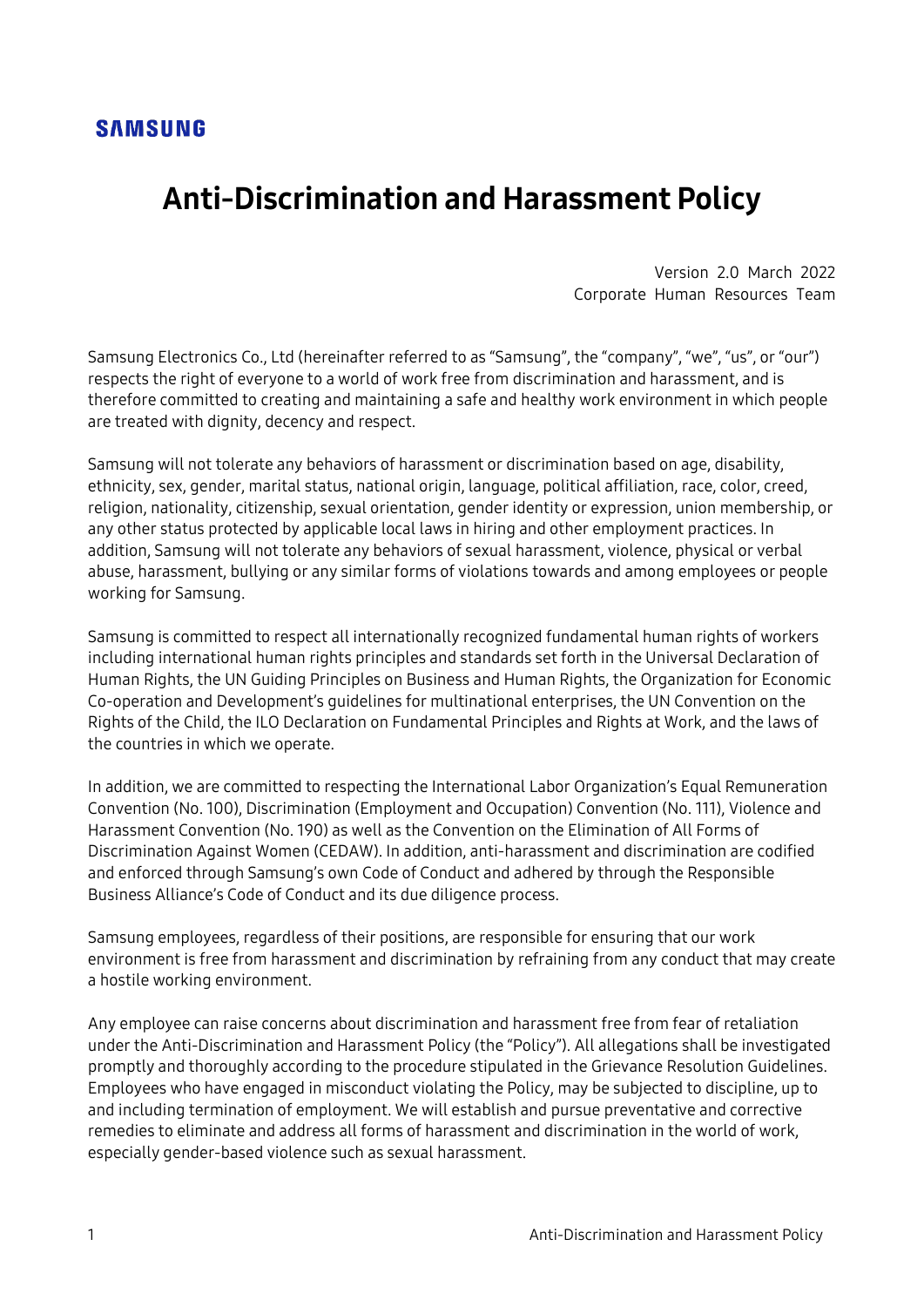Samsung aims to take into account the position of key stakeholders such as governments, customers, suppliers, local communities, civil society organizations and other relevant business partners in order to improve the Guidelines continuously and to make sure these Guidelines are consistent with applicable local laws, Samsung Code of Conduct and Business Conduct Guidelines.

Samsung shall review and update the Policy on a regular basis to ensure compliance with changes in applicable laws and regulations as well as international standards and ensure consistency with Samsung values: People, Excellence, Change, Integrity, Co-prosperity.

# 1. Definitions

### 1.1 Discrimination

**Discrimination** means adverse or less favorable treatment and any distinction or exclusion of any employee based on the employee's 'protected status'(refer to the definition below), rather than on the basis of the individual's expertise or merit with respect to the terms, conditions, or privileges of employment. This may include any acts which have the purpose or effect of impairing the recognition, enjoyment or exercise of all human rights and fundamental freedoms in the world of work.

Protected status includes but is not limited to age, disability, ethnicity, sex (including pregnancy), gender, marital status, national origin, language, political affiliation, race, color, creed, religion, nationality, citizenship, sexual orientation, gender identity or expression, union membership, or any other status protected by applicable local laws and regulations.

### 1.2 Harassment

**Harassment** refers to a range of unacceptable, improper and unwelcome behaviors and practices or threats thereof whether a single occurrence or repeated which, regardless of intention, results in physical, psychological, sexual or economic harm. Harassment fails to respect the dignity and feelings of a person and creates a degrading, hostile, humiliating, intimidating, offensive, or unsafe working environment. It includes but is not limited to the following forms:

A) Sexual Harassment can be defined as any unwelcome sexual advance, request for sexual favor, or verbal, physical, or any other conduct of a sexual nature that might reasonably be expected or be perceived to cause offence or humiliation to another, when such a conduct interferes with work, is made a condition of employment or creates an intimidating, hostile or offensive work environment.

B) Physical abuse can be defined as an act of non-accidental, deliberate use of force, aggressive or violent behavior that results in bodily injury, physical harm, pain, or impairment. It can range from severe forms such as assault, violence or threats to less obvious actions of using physical force such as unwanted physical contact or touching.

C) Verbal abuse can be defined as an improper and excessive use of language to humiliate a person, or to undermine a person's dignity. It includes swearing, shouting, making demeaning comments,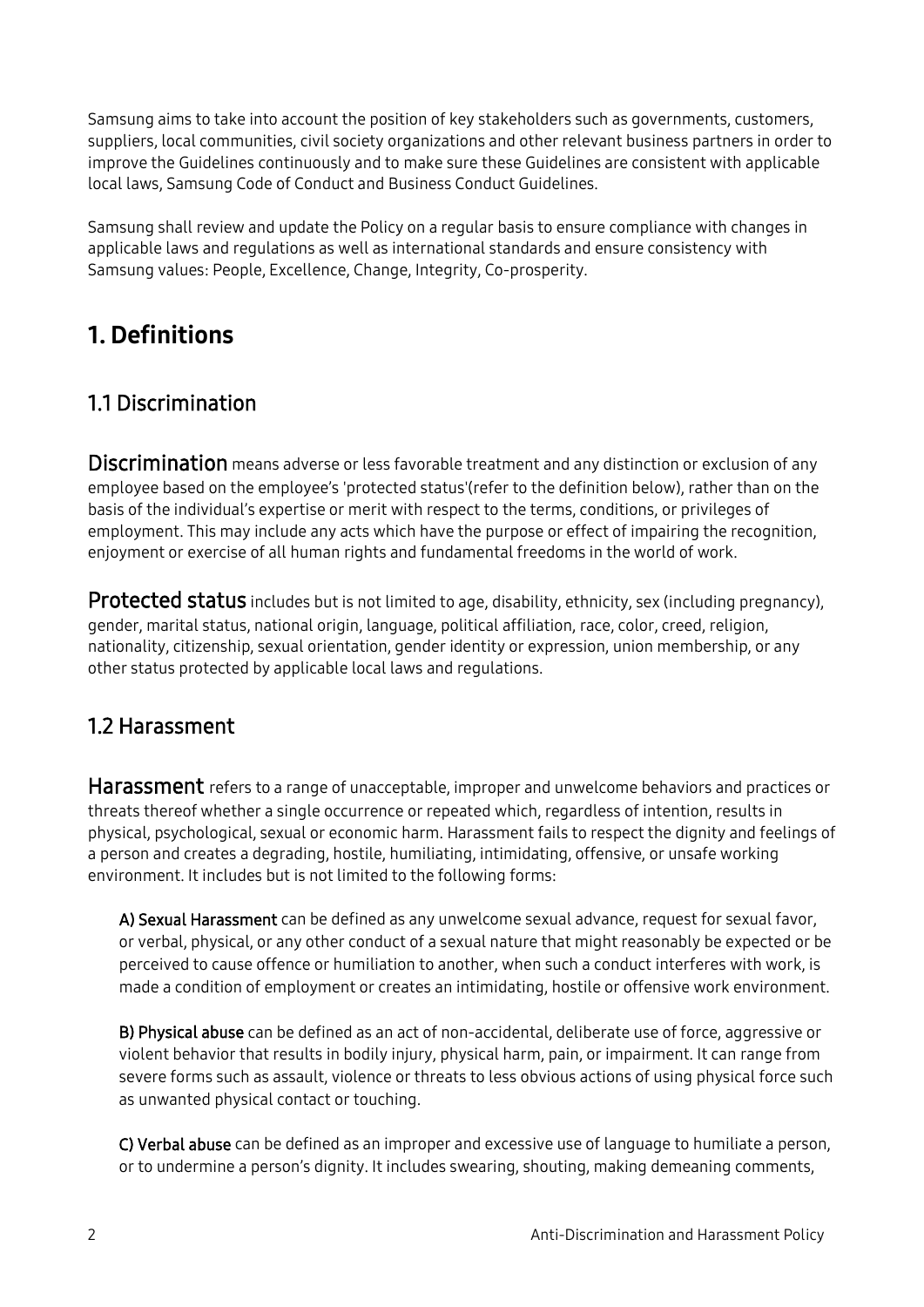insulting, name-calling or any other conducts causing fear by intimidation or threats.

D) Bullying is an ongoing and deliberate misuse of power in relationships through repeated verbal, physical and/or social behavior that intends to cause physical, social and/or psychological harm such as humiliating or undermining the person's or group's sense of self-worth. It can take the form of constant negative or critical remarks, belittling one's abilities, isolating or excluding a person from social interactions, gossiping, or spreading of false information.

# 2. Scope

This Policy applies to all employees and requires them to treat others with dignity and respect in accordance with Samsung's Anti-Discrimination and Harassment Policy, Code of Conduct and Business Conduct Guidelines. Under this Policy, a "world of work" encompasses all actions that may arise from or occur as a result of work, which includes but is not limited to:

- The workplace premises including but not limited to the offices, production facilities and employer-provided accommodation;
- During work-related trips, travel, training, meetings, events or social activities;
- Through work-related communications, including those enabled by information and communication technologies (inside and outside of working hours);
- Anywhere employees are conducting business on Samsung's behalf including remote work;

Samsung acknowledges that our employees as well as people working for Samsung, can be both perpetrators and victims of harassment and discrimination.

All our suppliers are to adhere to our Supplier Code of Conduct which includes "Humane Treatment" and "Non-Discrimination" provisions in accordance with local laws and regulations.

### 3. Preventive Measures

Samsung shall actively take steps to minimize the occurrence of harassment and to respond promptly and appropriately when harassment occurs. We acknowledge that fostering a world of work that is free from any type of discrimination and harassment and which embraces differences and diversity, creates a more respectful workplace. We recognize that vulnerable groups including women, minorities, migrant workers and persons with disabilities are at heightened risk of discrimination and harassment and should be afforded special protection. To this end, Samsung shall focus on the following measures to prevent harassment- and discrimination in the world of work:

- Diversity and Inclusion: We aim to create a global team where everyone feels a sense of belonging and has equal opportunities, inspiring our talent to be their true selves.
- Equal Employment Opportunity: We provide equal hiring opportunities to all job applicants and prohibit discrimination against employees in compensation, promotions, job assignments, training, performance evaluations, benefits, social and recreational programs, disciplining or termination, and other employment practices in accordance with local laws and regulations.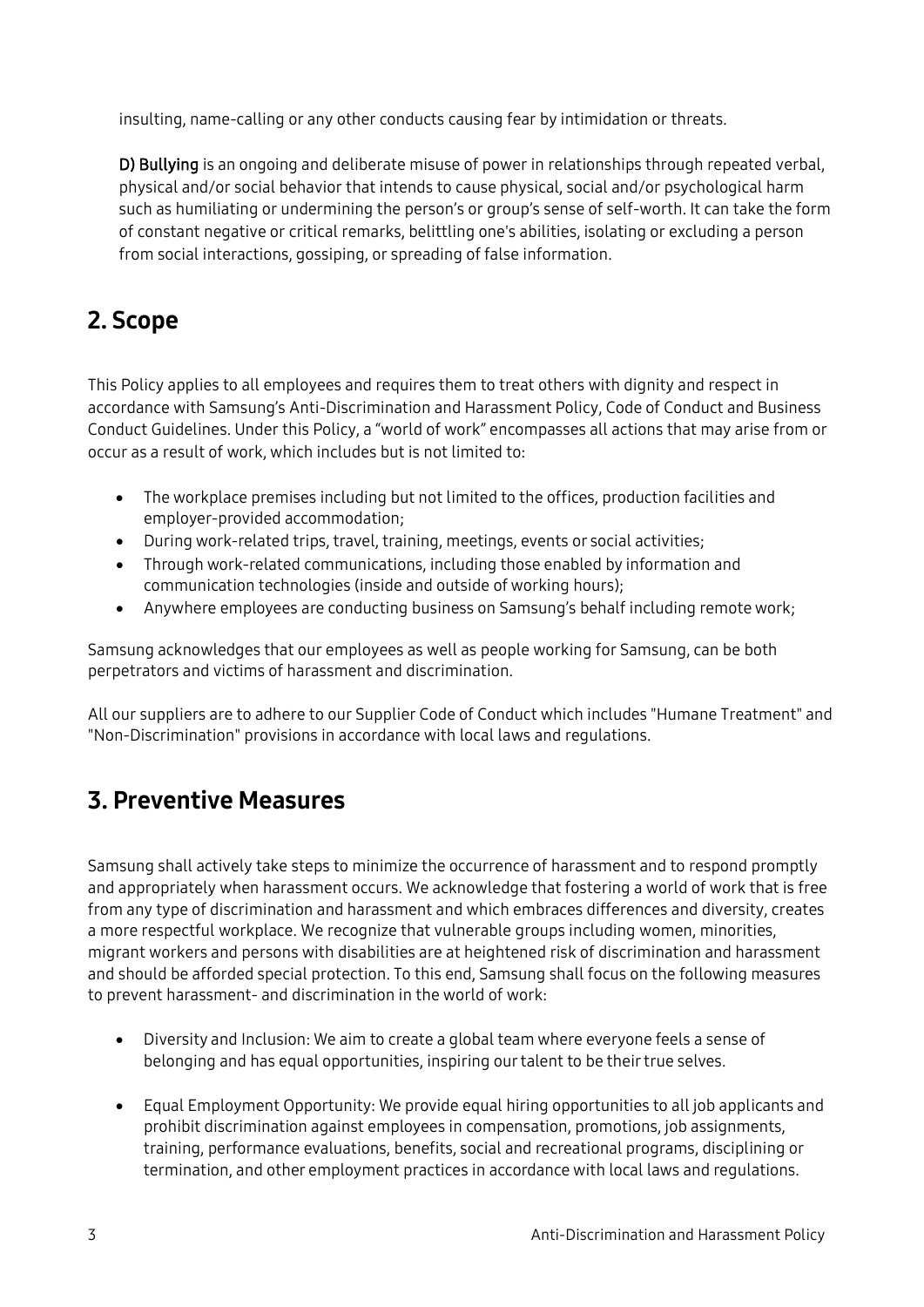- Maternity Protection: We provide pregnancy and postnatal employment protections, benefits and pay as well as maternity and paternity leave in line with local laws and regulations. Pregnant and breastfeeding women are excluded from performing hazardous work and reasonable actions are taken to eliminate and minimize health and safety risks in their working environments such as adjusting their duties and providing reasonable breastfeeding facilities.
- Improved Accessibility: We provide reasonably adjusted facilities for people with disabilities in accordance with applicable local laws and regulations.
- Respect for Religious Practices: We respect the religious practices of our employees and provide appropriate and reasonable accommodation.
- Training and Reporting: We offer training on workplace ethics, mutual respect, diversity and inclusion to our employees and help them perceive and correct behaviors that may potentially cause discrimination,(sexual) harassment, intimidation and violence. We foster a culture of reporting incidents to identify risks early on and to ultimately eliminate workplace discrimination and harassment.
- Review and Due Diligence: We ensure fair and effective implementation of the Policy and conduct audits to monitor the compliance with the Policy on a regular basis. We shall implement immediate corrective action where risks and non-compliances are identified and analyze rootcause to prevent reoccurrence.

### 4. Grievance Resolution Procedure

Samsung takes all – informal and formal – complaints of discrimination, harassment or other violations of the Policy seriously and will promptly investigate such complaints and take necessary remedial measures. Samsung shall comply with the Grievance Resolution Guidelines for receiving, investigating and addressing complaints which will be performed in a timely, fair, and impartial manner and follow the effectiveness criteria of the UN Guiding Principles of Business and Human Rights.

### 5. Remedies and Sanctions

#### 5.1. Disciplinary measures

Appropriate disciplinary action will be taken against any employee who inflicts or is involved in any act of discrimination or harassment against another individual or group in the world of work as defined under the policy scope. The harasser is liable for his or her actions and appropriate sanctions will be applied including a verbal or written warning, or up to termination of employment under the company's disciplinary policy.

Appropriate disciplinary measures shall take into account various factors, including:

• the severity, and frequency of the conduct;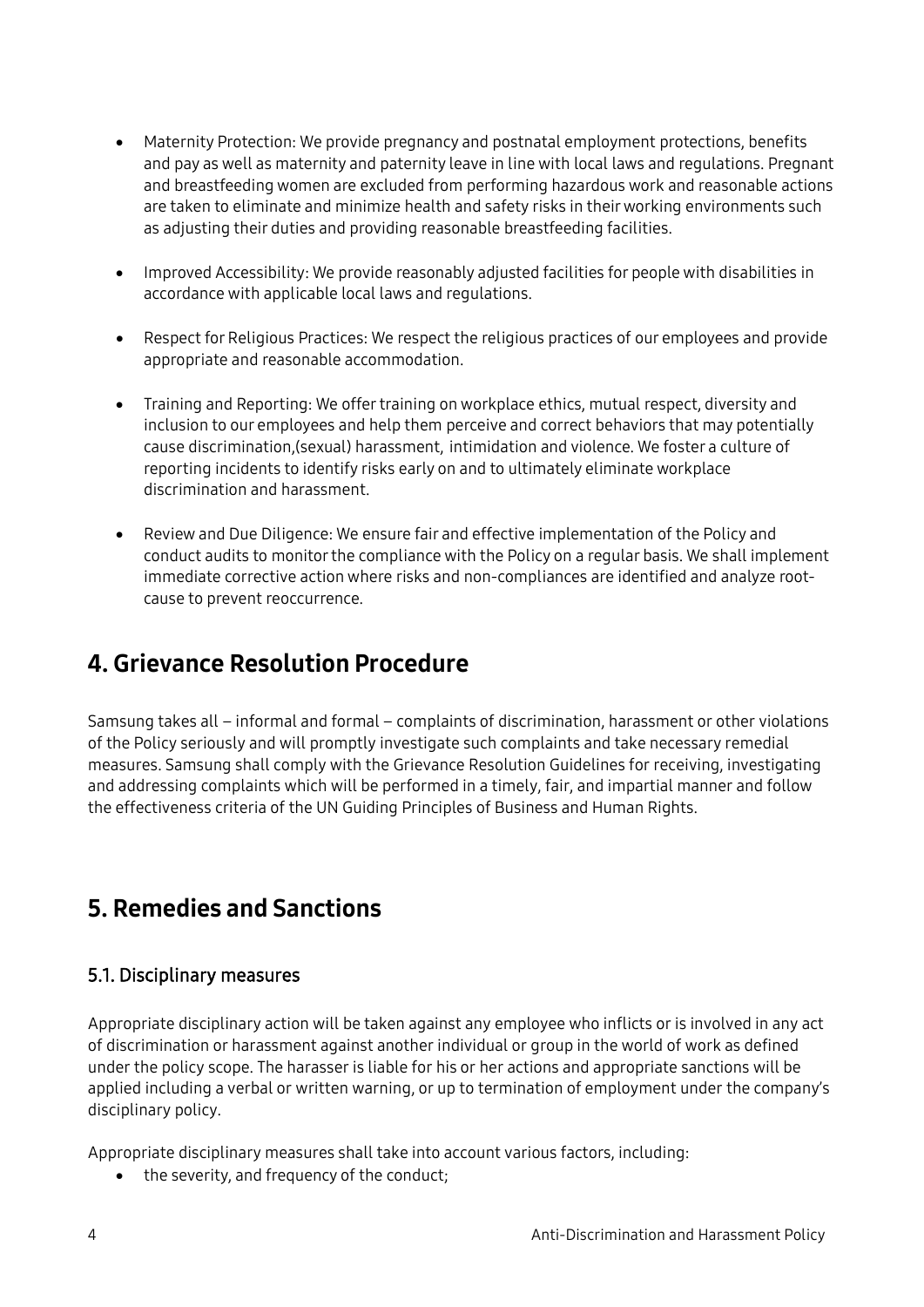• whether there have been any prior incidents or warnings.

#### 5.2. Victim protection and anti-retaliation

Samsung is committed to ensuring that no one, including workers, witnesses or other stakeholder including those that represent victims, will be subject to any form of reprisal, intimidation or retaliation for reporting what he or she believes in good faith to be an incident of discrimination or harassment. Samsung offers a range of grievance channels including confidential, anonymous ones to manage potential risks of retaliation. Individuals who believe they are being subjected to retaliatory behavior, shall immediately raise their concerns to the company.

Samsung is also committed to keeping all complaints confidential to ensure fairness to complainants and all parties involved as well as to protecting their privacy and relevant data. Employees, supervisors, managers, and other persons who are involved in or aware of a complaint or investigation are expected to protect the confidentiality and privacy of all parties involved to the maximum extent possible and to approach cases in a sensitive manner. Information will only be disclosed to investigate and support prompt action during the complaint process, to prevent discrimination or harassment or to comply with applicable legal obligations.

#### 5.3. Remediation

Samsung may consider various remedial measures as it deems necessary to remediate and prevent recurrence after taking into account the nature of the case and the views of the victim. Progress and implementation of remediation will be closely monitored until the remediation is completed and the case is resolved.

The victim has the right to access external dispute resolutions and other forms of judicial and nonjudicial mechanisms without corporate interference or repercussions, if they choose to. It is without prejudice to the employee's legal rights under applicable local laws.

# 6. Roles and Responsibilities

#### 6.1 Employees

- Employees including managers and supervisors are responsible to ensure that our work environment is free from behaviors that may constitute workplace discrimination or harassment creating a hostile working environment.
- All employees have a responsibility to ensure that their behavior meets the standards described by the company's Code of Conduct, the Policy and other related policies contributing to a healthy, safe, and respectful workplace.
- Any employee who believes to have been discriminated, harassed or otherwise been violated, or have witnessed a potential violation of the Policy, should promptly report the incident to the company.